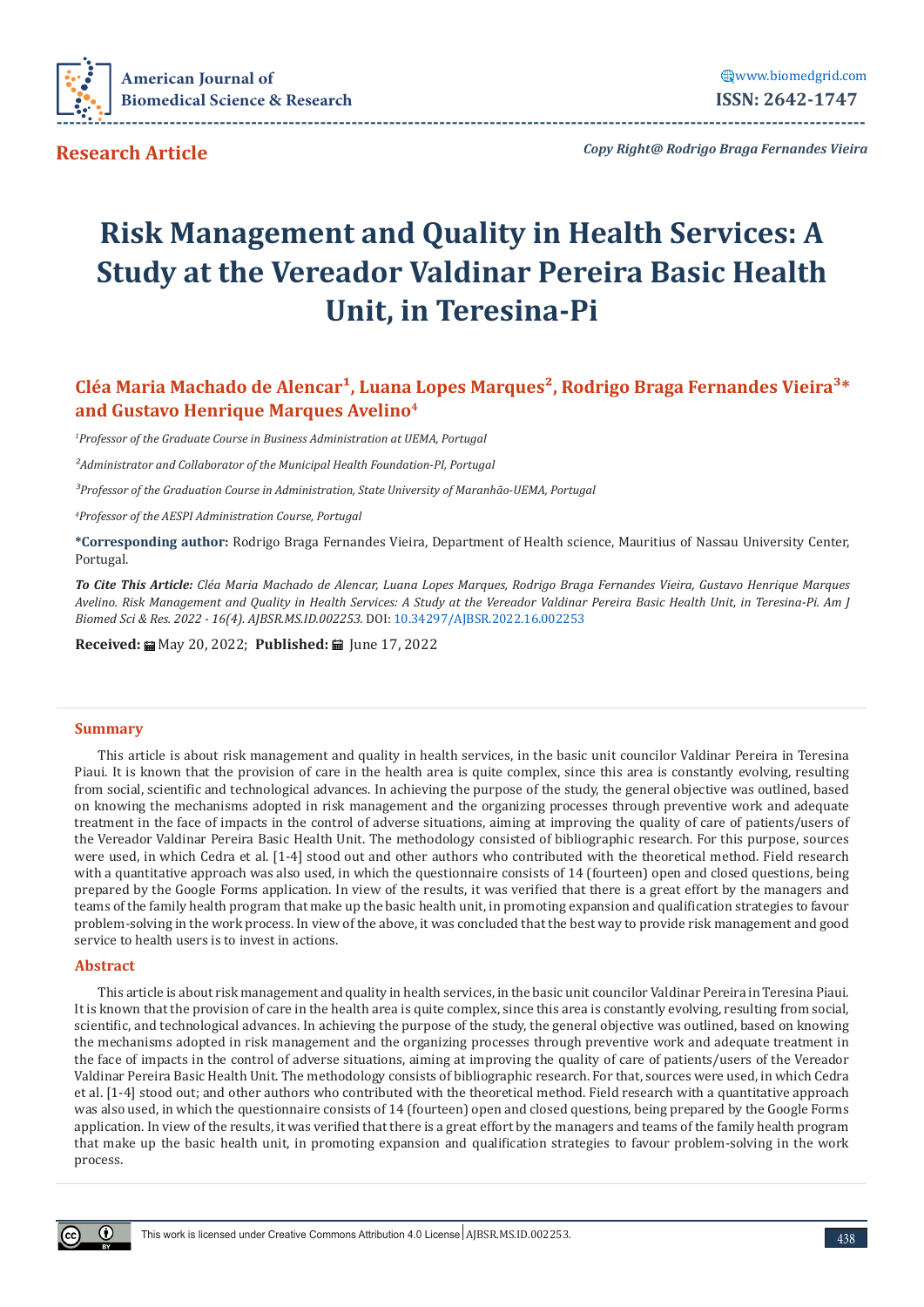In view of the above, it was that the best way to provide risk management and good service to health users is to invest in actions, planning and public policies that aim to value health professionals and users. It was verified that there is a great effort by the managers and teams of the family health program that make up the basic health unit, in promoting expansion and qualification strategies to favor problem-solving in the work process. In view of the above, it was that the best way to provide risk management and good service to health users is to invest in actions, planning and public policies that aim to value health professionals and users. it was verified that there is a great effort by the managers and teams of the family health program that make up the basic health unit, in promoting expansion and qualification strategies to favor problem-solving in the work process. In view of the above, it was that the best way to provide risk management and good service to health users is to invest in actions, planning and public policies that aim to value health professionals and users.

**Keywords:** Risk Management; Quality; Health Services; Technological Advances, Dynamic Scenario, Saving Lives, Basic Health Unit, Reducing Hospitalizations, Infant Mortality

## **Introduction**

The provision of care in the health area is quite complex, since this area is in constant evolution, resulting from scientific and technological social advances. In this dynamic scenario, health work is characterized as relational, due to the interaction between professional, patient and technology and as such, the main threat is to make it unapproachable. Health professionals, by nature, strive to provide the best possible care. This behavior, however, does not prevent failures and accidents from occurring due to the care provided to clients/patients, which contradicts the idea of perfection in medical care. It is known that every hospital environment has its premise based on saving lives, whatever the degree of need, the restoration of the patient's health is the main objective of any treatment. Thus, when it comes to risk management, we consider the quality of the health service offered through the prevention, correction, and contingency of risk factors inherent to this environment. The choice of theme is justified by the demands identified in the object that will be studied, in which the need for adequacy in the risk management process was perceived, as well as the improvement of the quality of health services, as well as that risk management it has always been a challenge for those who work in that environment. For the development of the study, the scientific question was established in which the mechanisms of risk management in the hospital environment would enable better quality of care for patients or service users, at the Vereador Valdinar Pereira Basic Health Unit, in Teresina-PI? From the perspective of finding actions to solve the proposed problem, the guiding questions were defined: what strategies could be used in the hospital environment to prevent risk situations from happening? What strengthening policies can be implemented in risk management to ensure quality in health services? To carry out the study, the general objective was defined to know the mechanisms adopted in risk management and operational processes through preventive work and adequate treatment in the face of impacts in

the control of adverse situations, aiming at improving the quality of patient care/users of the Vereador Valdinar Pereira Basic Health Unit, in Teresina-PI.

For this purpose, the following specific objectives were outlined: to implement preventive actions to ensure operational effectiveness and efficiency and to offer a quality health service; promote quality of care in the public health service; and promote measures of identification, analysis, implementation of welldefined processes and procedures, monitoring, communication, and control for risk management to achieve positive results. The present study consisted of carrying out bibliographic research to develop the theoretical framework to contribute to obtaining information related to the topic. As for the objectives, field research was used, which helped in the elaboration of the results by obtaining knowledge about the investigation of the issues mentioned in the specific objectives. The nature of the research is descriptive, with a quantitative approach, in which the questionnaire consisted of 14 (fourteen) open and closed questions, being prepared by the Google Forms application, due to the ease of application, time and cost.

The population was characterized by the staff of UBS professionals and the research sample consisted of 04 nursing technicians, 03 UBS nurses in the afternoon shift and 04 employees from the administrative area of the Basic Health Unit. Data collection was carried out in November 2021. For the data treatment strategy obtained with the application of the structured questionnaire, the use of graphics was used to better confirm the quantitative analysis. In view of the results, it was verified that there is a great effort by the managers and teams of the family health program that make up the basic health unit, in promoting expansion and qualification strategies to favor problem-solving in the work process. It is concluded that the best way to provide risk management and good service to health users is to invest in actions, planning and public policies that aim to value health professionals and users.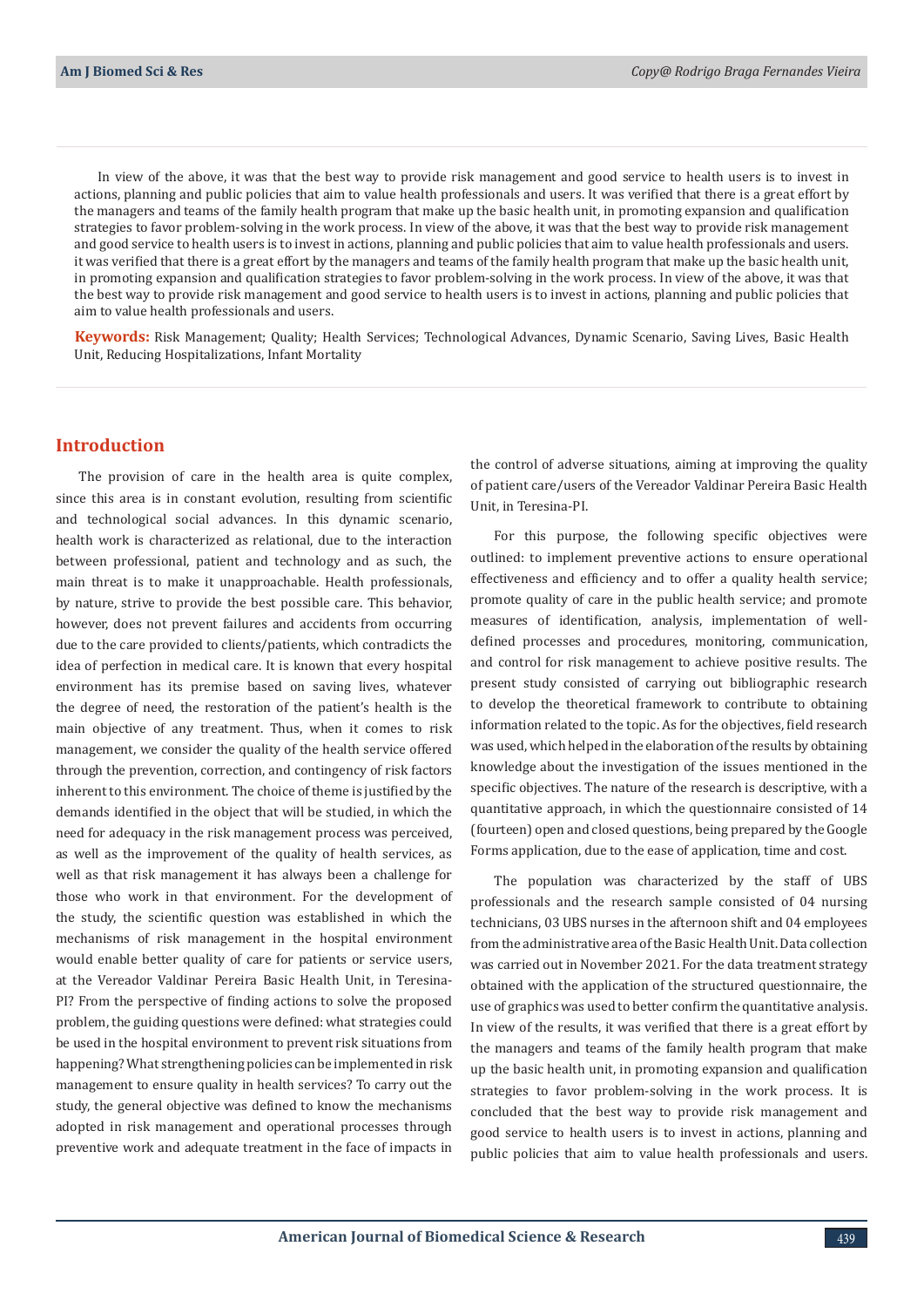Therefore, it is expected that the present study will contribute to the well-being and safety of patients/users, as well as to improve the performance of employees in a perspective of improving the quality of health services.

## **Considerations About Risk Management and Quality in Health Services: Theoretical Approaches and Reality**

According to statistical data, testimonies and analyses about the family health program carried out in Basic Health Units, it is possible to conclude that it is a social, inclusive program, promoting equity and integrity that in its time of existence, has been successful in improving indicators. important health services, such as reducing infant mortality, reducing hospitalizations, expanding the control of chronic diseases in the population, health communication for the prevention of diseases and risks. Health care professionals and patients are exposed to different risks which may be physical, ergonomic, and biological. Among these factors, biological risk stands out, which is characterized as responsible for a significant number of injuries suffered by health professionals, being related to the tasks performed in their work activities. In this section, considerations on risk management and quality in health services will be addressed from theoretical and reality approaches. To facilitate the reader's understanding in the search for the topic, content will be presented on the subject. Risk management in the hospital environment; approach to the quality of risk management in health services, through concepts of patient safety in health services, risk management and quality focused on patient safety; risk management and reception in the basic health unit as a measure of improvement.

#### **Risk management in the hospital environment**

The definition of biological agents, according to the Ministry of Labour and Employment (2008) a, is that these are microorganisms, genetically modified or not, in addition to cell cultures, parasites and toxins. They can cause damage to human health, which can lead to infections, toxic or allergenic effects. The Ministry of Health proposes the risk classification of biological agents that distributes them in risk classes from 1 to 4, for which some criteria are considered, among which the following stand out: virulence, mode of transmission, stability, concentration and volume, the origin of the potentially pathogenic biological agent, the availability of effective prophylactic measures, the availability of effective treatment, the infecting dose, the handling of the pathogen. The importance of this risk assessment of biological agents lies not only in the estimation of risk, but also in the design of the structure for containment and decision-making for the management of these risks Ministry of Health (2010). Enterprise risk management enables managers

to effectively address uncertainties and associated risks and opportunities.

Analysing the definitions, we can conclude that risk management is precisely a set of proactive processes that are put in place to identify and trigger risks and take actions to eliminate or minimize problems before they occur Oliveira [5]. According to Siqueira et al. (2015) Risk management is the systematic application of management policies, procedures, conducts and actions, for the analysis, evaluation, control and monitoring of risk and adverse events, in a systematic and continuous way, that affect the safety, health of the patient and, consequently, the institutional image. Thus, risk management aims to minimize or take advantage of the risks and uncertainties about that organization. Uncertainties represent risks and opportunities, with the potential to destroy or add value. In the health area, risk management aims to implement preventive, corrective, and contingency actions to ensure operational effectiveness and efficiency and offer a health service with quality and safety to the patient. Risk management is a fundamental element of quality work in health. In addition to providing efficiency to the operation, it is the basis of good clinical governance, the set of actions of the organization aimed at continuous quality improvement in the hospital environment Oliveira [6]. As a result, the development of institutional actions and protocols is observed, in addition to the increase in scientific publications on the subject, as a reflection of national policies to promote safe and risk-free care.

The promotion of patient safety, through risk management actions and the implementation of good practices based on scientific evidence, is essential for the effectiveness of safe health care, prevention of accidents and damage resulting from failures in health care, technical adoption, and tools consistent with the dynamics of each location are necessary Cedraz et al. [3]. Care in hospital institutions has demanded adaptations of the nursing teams from the health administration over the years, especially when considering the technological, economic, and social changes that have contributed to an increase in life expectancy and an aging population Cedraz et al. [3]. Basic health units are spaces that receive patients for promotion, prevention and treatment actions related to women's health, mental health, children's health, family planning, prenatal care, cancer prevention, care of chronic diseases such as diabetes and hypertension, dressings, vaccinations, inhalations, collection of laboratory tests, dental treatment, receipt of basic medication and referral to specialist physicians, thus receiving patients with a high need for nursing care and care, as well as in palliative care Oliveira et al. [5].

Thus, to ensure the quality and safety of health care, it is important to recognize the profile of the public to be served,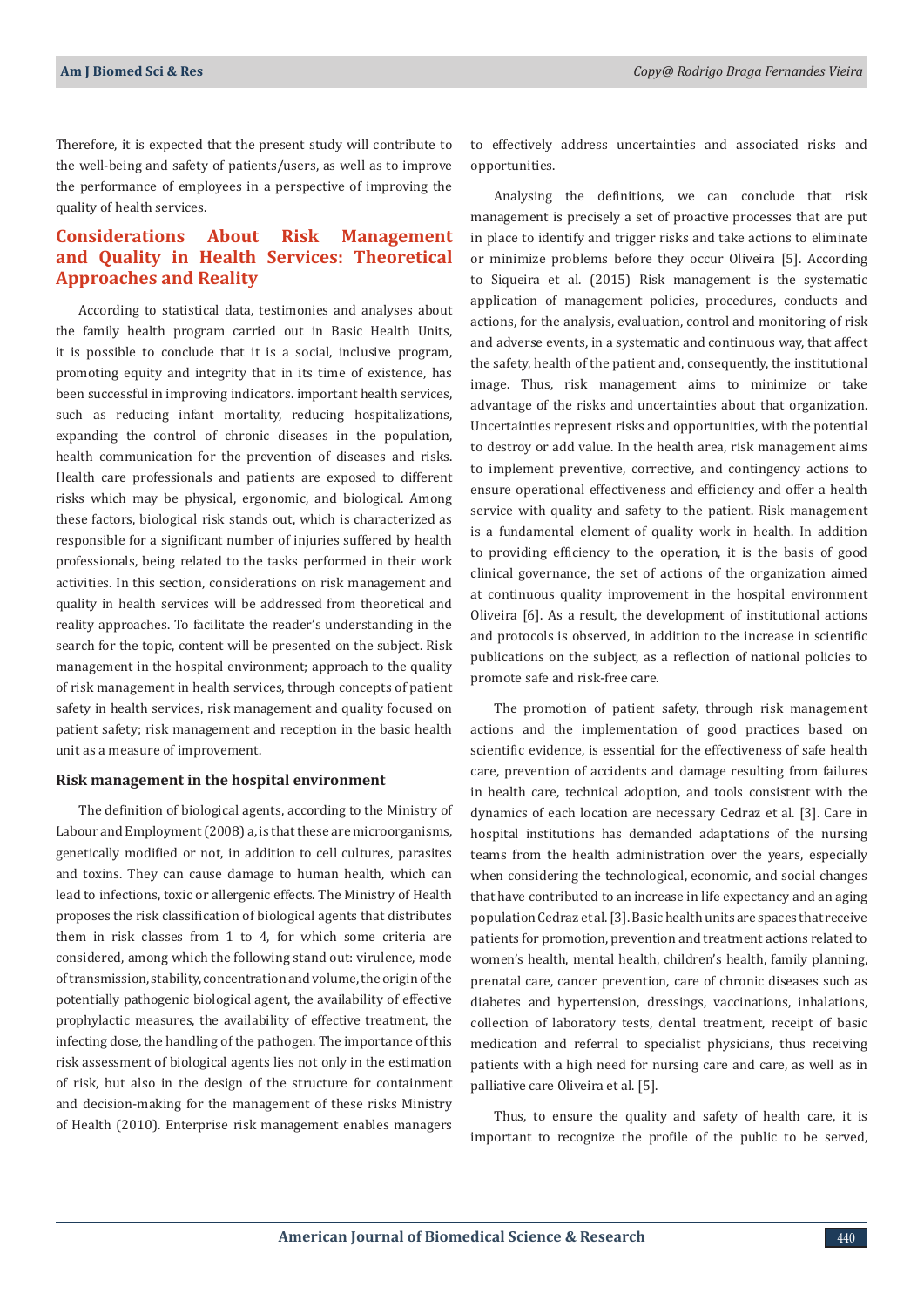as well as possible associations of this information with risk factors, as a necessary subsidy for the design and prioritization of prevention actions scratches. It corroborates the literature by reporting the need to identify the difficulties and challenges faced during the risk management activity in basic health units, as well as a way of suggesting changes and alterations in the development of activities and work processes Oliveira et al. [5]. Among the managerial activities, the identification of risks related to care must be carried out at the time of patient entry and during the care. In view of this, health institutions are increasingly concerned with patient safety at all stages of care. As technical advances are made, safety requirements and control of adverse events that can lead to permanent damage and/or death of patients also increase Hinrichsen et al. (2012). Risks increase when practices, procedures, protocols, technical routines, and equipment used by workers are inadequate, complex and, by themselves, unsafe Fassini et al. (2012). Thus, according to Hinrichsen et al. (2012) he states that "to prevent risks, it is necessary to identify and analyse the origin of the event so that preventive actions can be proactively implemented". Thus, there is a caveat of the importance of risk management.

## **Approach to the quality of risk management in health services**

The provision of care in the health area is quite complex, since this area is in constant evolution, resulting from social, scientific, and technological advances. In this dynamic scenario, health work is characterized as relational, due to the interaction between professional, patient and technology and, as such, the main threat is to make it unapproachable. In recent years, there has been a full development of policy and strategy in countries with different levels of development, as foreseen by the World Health Organization Grabois [3]. In this way, the strategic option for security has been included in the agendas of institutions, organizations, and health systems. But, in addition to initiatives that may seem a fad, patient safety has a legal and ethical foundation. Health professionals, by nature, strive to provide the best possible care. This behavior, however, does not prevent failures and accidents from occurring due to the care provided to clients/patients, which contradicts the idea of perfection in medical care. As a result, the individual's commitment and willingness to do good and use the best of knowledge are essential factors of care, but currently they are insufficient to guarantee safe and effective care. Recently, what has been observed, however, is that professionals, fearing reprisals in the face of the discovery of their faults and accidents, omit and hide them, or when identified, seek to get rid of the heavy burden. Thus, according to Watcher (2013) Quality of care has been defined by the Institute of Medicine (IOM) as "the degree to which health services for individuals and populations increase the likelihood of desired health outcomes and are consistent with current knowledge. Considering this, in its influential 2001 report, Crossing the Quality Cham, the IOM anticipated six dimensions of a quality healthcare system: patient safety, patient centricity, effectiveness, efficiency, opportunity, and equity. It is also noted that while many clinicians tend to think of quality as synonymous with providing evidencebased care, the IOM definition is much broader and includes issues that are of particular importance to patients. The Avedis Dobedian health services classification is widely used to measure the quality of care. For Wachter (2013) The "Donabedian triad" divides quality measures into structure (how care is organized), process (what was done) and outcomes (what happened to the patient). When used to assess the quality of care, each element of the triad has important advantages and disadvantages.

Thus, it is understood that, for the classic author Avedis Donabedian, good quality care is one that provides the patient with maximum and complete well-being, after having considered the predicted balance between gains (benefits) and losses (damage) that accompany the care process in its entirety. To avoid subjectivity and contribute to the validity of quality improvement actions, in general; in relation to health services; and even relative to a specific health problem, everything goes through the answer to the question: Is the service offered of good quality? Although it is possible to affirm that there is a growing interest in quality in the health area, it is worth considering the opinion of classic authors about quality in industry, since it was in the industrial area that quality management became developed and fruitful, inspiring most of the existing initiatives in health services today, Gama et al. (2013). Quality management in healthcare can be defined as the search for better customer outcomes through the improvement of care processes.

Thus, according to Kawagoe et al. (2013). There are many qualities management models and approaches, but they have in common the pursuit of excellence, that is, the continuous improvement of results and customer satisfaction through products or services that are consistent, reliable, defect-free, safe, secure, and effective. Therefore, he observed that a health service with a true culture of quality management must involve all disciplines, all organizational levels, and all departments in the improvement process. "While there is a consensus among leaders that quality needs to be improved, the concept of quality in healthcare remains difficult to define. Quality has generally been described as a positive outcome of a product. However, in health care, the service is multifaceted and multidimensional, which contributes to different perceptions of quality. Our perception of quality is often influenced by our own outcome expectations, needs, previous experience and emotional and cognitive state at that moment. A precise definition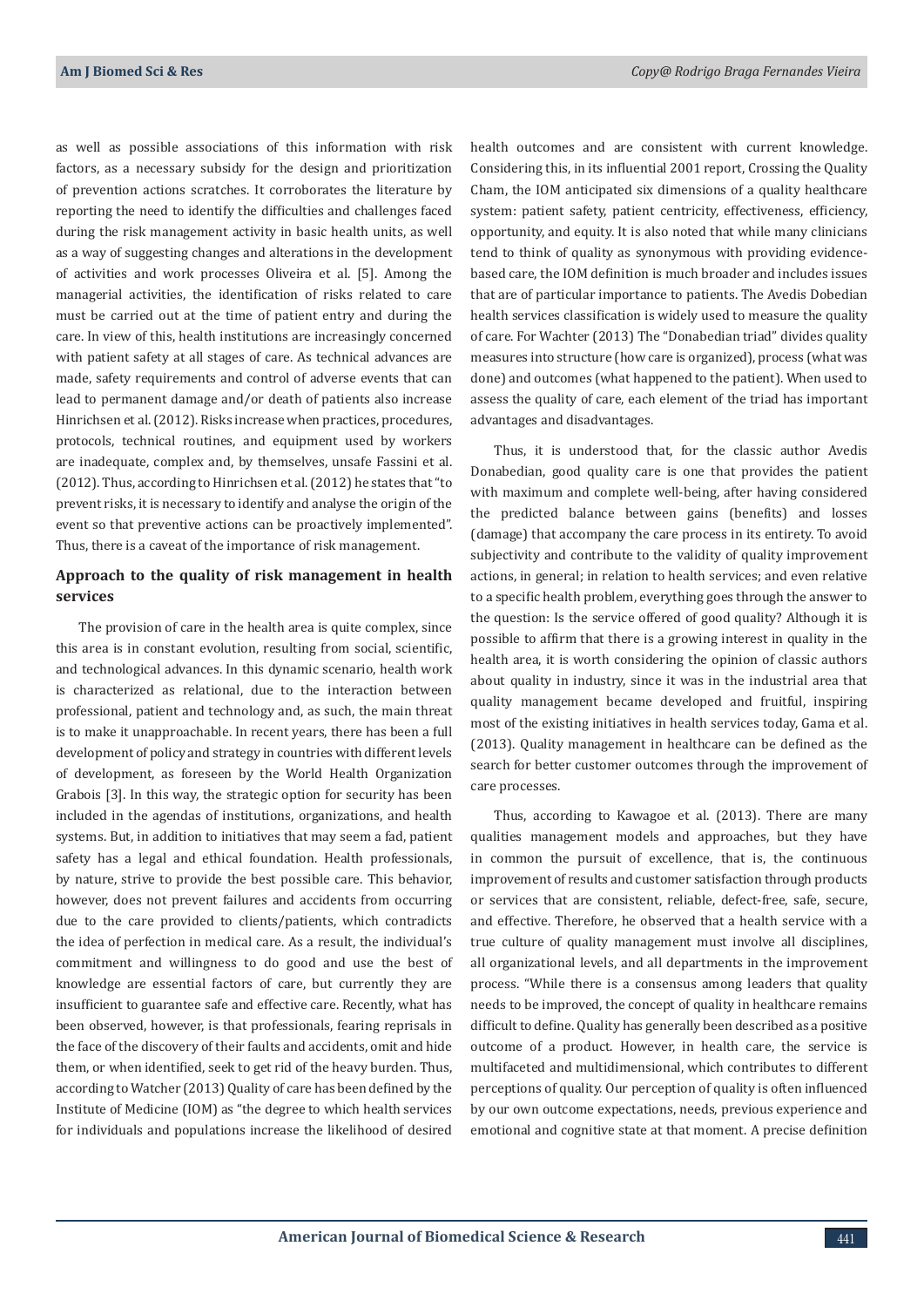of the quality of health care attempts to recognize these differences and include the services provided, as well as the values perceived by the client," Kawagoe et al. (2013).

**Concepts of patient safety in health services:** In health care, several factors correlate and interact so that there is a qualitative assessment of the service provided to the patient, in the period in which he was under the care of a health team. Since the release of the American report by the Institute of Medicine Tor Err is Human in 1999, the topic of patient safety has gained relevance in the world Marra et al. [7]. Later, planning in the field of safety was widely discussed when, in 2004, the World Health Organization (WHO) and the World Alliance for Program Safety, which later became the Patient Safety Program, discussed strategic measures in this area of health care. These actions aimed to organize the concepts and definitions of patient safety and propose goals to reduce risks and adverse events. In Brazil, performing a retrospective, we can mention some programs such as Quali SUS, launched by the Ministry of Health in 2011, the Sentinela Network and NOTIVISA from ANVISA and in 2013 the implementation of the national patient safety program with the general objective of contributing for the qualification of health care, in all health establishments in the country (REBELLO).

Site. Conceptually, the essential attributes of health care that define its quality were disseminated: efficacy, effectiveness, efficiency, optimization, acceptability, legitimacy, and equity (REBELLO). In this context, the basic components of quality involve structure, process, and result, while the six guiding pillars are safety, effectiveness, patient-centred care, opportunity, efficiency, equity. Patient safety is an issue of great importance for managers of public and private institutions and nursing plays an important role in making them safer and less risky. In April 2013, the Ministry of Health and Anvisa joined forces and launched the patient safety program. This program aims to monitor and prevent harm to patients resulting from public health care such as private hospitals Brasil (2013). In view of the above, it is essential that nursing, as a profession that is involved 24 hours a day in care and management practice, is alert to measures relevant to patient safety Pereira (2014). For the professional or the professional of the nursing team, the occurrence of adverse events can cause several problems, given the emotional stress, the aesthetic precepts, and the legal punishments to which they are exposed.

Thus, it is important to invest in a safety culture, through the dissemination of the patient safety concept and a non-punitive discussion about adverse events Duarte, et al. (2015). To prevent the occurrence of these incidents, it is mandatory throughout the national territory that all hospitals have a specific team, the socalled patient safety nucleus, which will act as a reference within each institution in the promotion of safe care and, also, in guiding patients, family members and companions Brasil (2013). In the national patient safety program, one of the diagnoses that appear as an alarming adverse event is hospital infection. According to the program, among other occurrences could be avoided by adopting measures to increase patient safety in the hospital unit Brasil (2013).

Thus, it is also important to address that the program launches several actions and one of them is the implementation of patient safety protocols focused on the problems with the highest incidence. One of these protocols deals with the practice of hand hygiene in health services. Hand hygiene is considered the measure with the greatest impact and proven effectiveness in preventing infections, since it prevents the cross-transmission of microorganisms and must be adopted before and after touching patients, before performing procedures, after contact with body fluids such as blood or secretions after meeting surfaces close to the patient. It is worth remembering that, in the health area, it is important to integrate all professionals who are part of the health system in the collaboration of prevention and patient safety policies. According to Robert M et al. (2013). The qualities of the patient safety manager are probably more important than their training. Ideally, the safety manager will be a credible clinical professional with a strong non-safety interest, plus specific training in many of the competencies described in this book, including human factors, information technology, data management, and culture change. She or he will be a team player and must constantly bring together and motivate multidisciplinary teams to solve problems. Thus, the importance of the manager in risk management and their participation in problem solving is emphasized.

#### **Risk and quality management focused on patient safety**

Patient safety is one of the fundamental pillars in the management of health care, it is so important that the World Health Organization (WHO) determined a specific date in reference to this activity. This gesture shows that the practice should be a priority for doctors and other professionals in the area. Patient protection is a responsibility, it consists of adopting preventive measures and care, to prevent errors or accidents, as well as the emergence of other adverse events. The practice of measures related to patient safety in health care reduces disease and harm to patients, shortens treatment time, improves, or maintains the patient's functional status, and can increase a sense of well-being. Publications in patient safety grow every year. However, as it is a relatively new area, the understanding of these works has been compromised by the inconsistent use of the adopted language. This fact justified the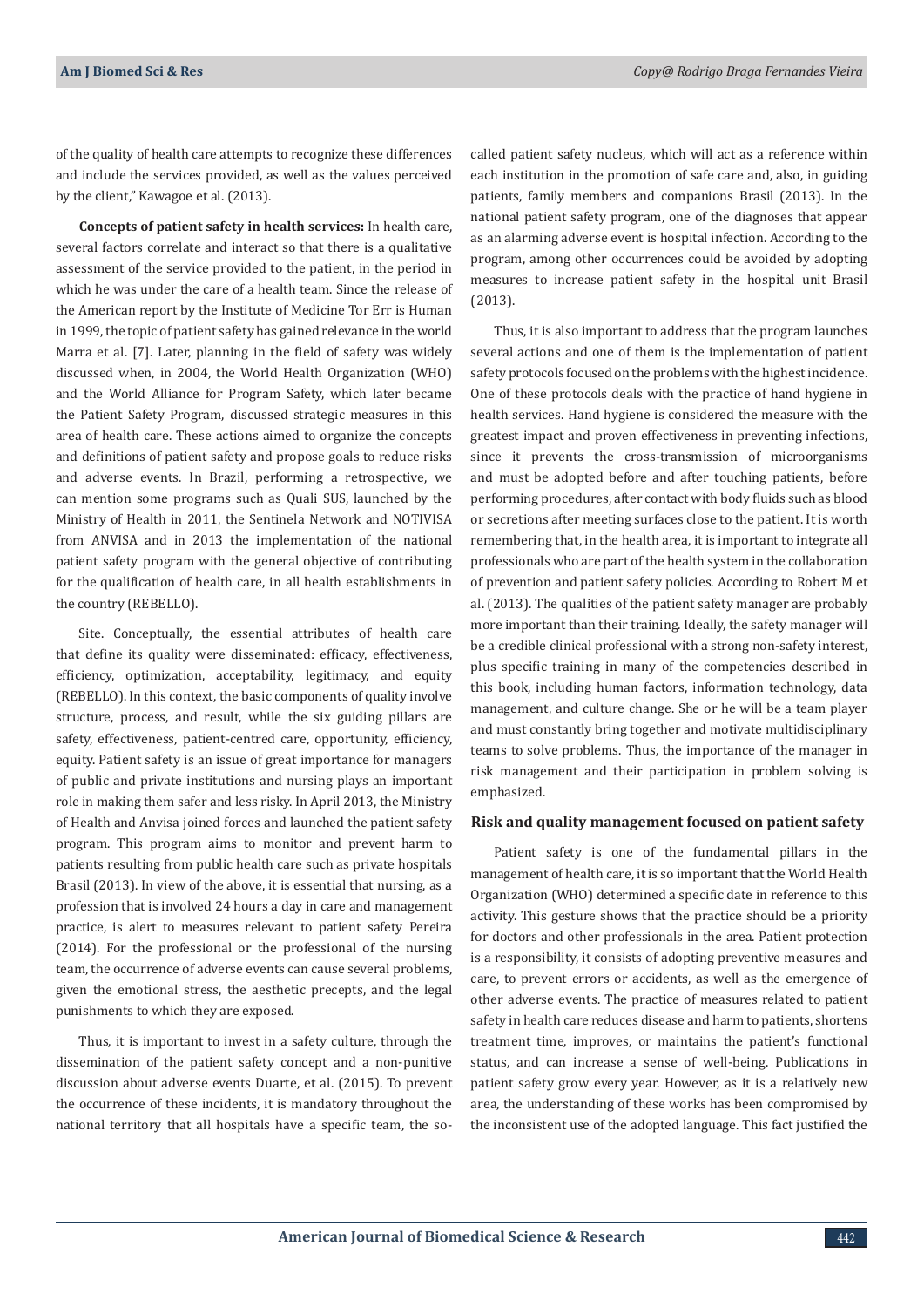creation by the WHO of a patient safety classification Travassos et al. (2013). It is important to highlight that the development in the scope of patient safety is essential for the genesis of a new look at care. The classification developed by the WHO provides, in addition to a common language, a strategy for dealing with incidents in health care.

Understanding the factors associated with the occurrence of incidents guides the development of actions to reduce risk, increasing patient safety. The organization's response to the incident includes measures for the specific situation with consequent learning that leads to changes in the system in a movement of continuous quality improvement Travassos et al. (2013). The development of safe and quality management with the use of protocols that standardize communication, the adequate dissemination of institutional measures, the training of professionals and the control of the effectiveness of the methods practiced, will certainly present positive results and will reduce the risks of actions judicial, ethical, and administrative. Gama et al. (2013) state that "three major methodologies of initiatives related to patient safety can be distinguished: the epidemiological approach, the risk management and the quality management approach". In short, none of them is incompatible, but they all complement each other. Traditionally, risk management has focused on patient safety issues due to their associated risks, especially financial ones, for healthcare organizations and their personnel, fundamentally derived from litigation for misconduct. Recently, risk management has evolved, no longer focusing only on the risks for the institution, and starting to focus on the risks that these same problems represent for the patient Silva [2]. In view of this, "as for the approach to quality management, the main objective of this chapter, it considers the safety dimension according to the same principles and activities that govern continuous quality improvement Gama et al. (2013). Regarding the patient's health, it is important to highlight that an error in any of the processes of hospital care can have serious consequences. According to Gama et al. (2013) one of the current approaches to safety management, possibly the most outstanding, is the development of monitoring indicator systems, with the objective of comparing institutions, identifying problems and situations susceptible to improvement, and controlling the effect. of possible interventions. Good indicators must be valid, reliable, and useful (appropriate) for the purpose of monitoring. That is, in the management of valid, reliable, and useful safety to detect patient safety problems and to control their resolution and the sustainability of the improvements achieved Gama et al. (2013). Nursing professionals are responsible for most care actions and, therefore, are in a privileged position to reduce the possibility of incidents that affect the patient, in addition to detecting complications early and carrying out the necessary

measures to minimize damage.

In Brazil, the Ministry of Health (MS) instituted, in 2013, the National Patient Safety Program (PNSP) with the objective of implementing assistance, educational and programmatic measures and initiatives aimed at patient safety in different areas of care, organization and risk management and Patient Safety Centers in healthcare facilities Brazil (2014). Since professionals are responsible for planning and appropriate intervention to maintain a safe environment, the development of nursing research on patient safety is vital Raduenz et al. (2010). In Brazil, the health system must ensure continuity of care to the population at the primary level through primary health care; at the secondary level, via an outpatient clinic; and at the tertiary level, through the hospital Paim et al. (2011). It is important to emphasize that the advance in health care research has contributed to the improvement of the assistance provided. However, even with advances in health services, people are still exposed to several risks when undergoing care, particularly in hospital settings Raduenz et al. (2010). Problems related to failures in the physical structure of the building and the lack or insufficient amount of equipment and materials to meet the needs also appear as adversity in the work environment of health institutions Paiva et al. (2010).

## **Risk Management and reception in the Basic Health Unit as a measure for improvement**

This section aims to address the work process in primary care, the risk management process, and its specialties, as well as the importance of welcoming SUS users. Health services can contribute to a more resilient society, hence the importance of a strengthened Unified Health System to reach the neediest population and insert them into a participatory system that reduces inequalities associated with the negative impacts of existing risks in relation to health. Regarding the context of the functionalities of the basic health unit, it is important to highlight the importance of the family health program created in 1994, as one of the programs proposed by the federal government to the municipalities to implement basic health care, thus being considered as one of the main strategies for the reorganization of services, such as fundamental health promotion, disease prevention and rehabilitation actions. Thus, the Unified Health System (SUS) advocates, in its health policy, a set of actions that enable the implementation of the principles of universal access; comprehensiveness and equity in health care; decentralization of management; regionalization and hierarchy; and popular participation through social control.

The community's access and the way to receive it are important points to be considered to enable the implementation of these principles and, therefore, must be reviewed and improved in the context of the practice and organization of health services. The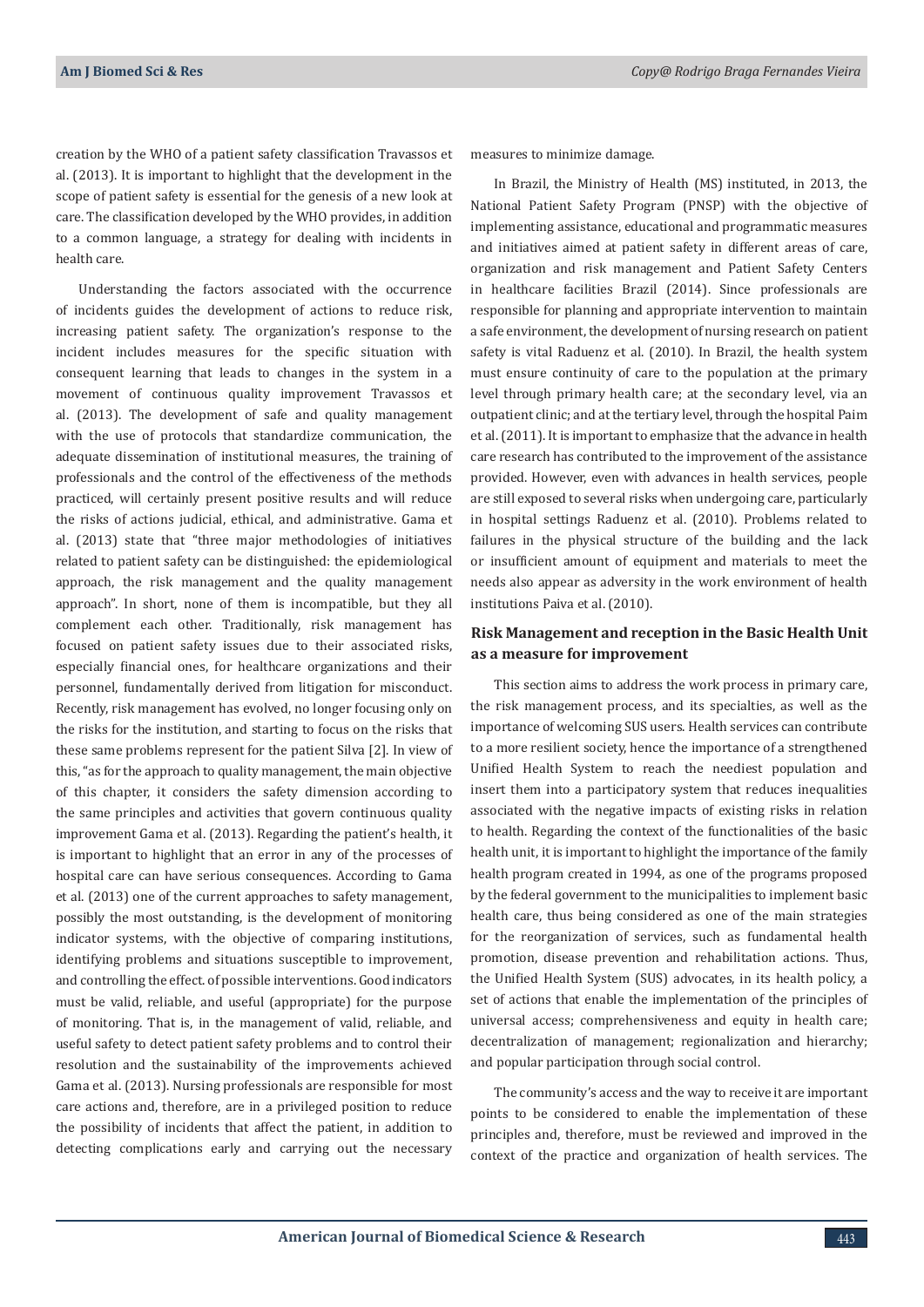disqualification of user care reflects the lack of communication between professionals and the population, which makes it impossible for the real needs of this last segment to be revealed, making it difficult to diversify health care practices and causing services to be organized based on a demand. limited number of procedures. Lopes [8]. In Primary Care, following the national reference, the Family Health Strategy teams were expanded, reaching the maximum service to the population. This level of reach made possible a change in the care model, with health being the axis of transformation. In primary care, teams are organized with the minimum number of professionals required by the program's rules, including: a doctor, a nurse, a nursing technician and community health agents, whose number varies according to the number of families registered by coverage area Campos et al. (2009).

The management of actions directly involves the structuring of teams, determining the success or failure about the existing demands within the reality of the municipality. The Family Health Strategy has management as the main instrument for changing the health care model, where actions must be planned, and the coordinator is responsible for leading the team in decisionmaking; lead, motivate, solve team issues and local problems, and provide nursing care following ethical and legal health standards Campos et al. (2009). Another important factor to be addressed in relation to the provision of health services in the basic unit is the user embracement. There were references that currently the implementation of the reception proposal currently developed by the health agent guaranteed the expansion of access to the service and provided more information about the care schedule for the patient seeking care. Welcoming at the entrance of the basic unit is understood as a posture, a way of understanding and assisting users at any moment of interaction, whether for service and directing to the vaccine room, dispensing medicines, scheduling appointments, delivering exams, among others. types of services Campos et al. (2009). In this way, the reception suggests the inversion of the logic of organization and functioning of the health service, based on the offer of care to all the people who seek it.

It is based on three principles: universal accessibility, reorganization of the work process, decentralizing it to form a multidisciplinary team; and the qualification of the professionaluser relationship based on humanitarian methods of solidarity and citizenship Campos et al. (2009). According to the Ministry of Health Brasil (2003), welcoming establishes a concrete and trusting link between the user or potential user and the health team or professional, being essential to meet the guiding principles of the Unified Health System (SUS). In a Primary Health Care Unit, several procedures are developed that depend on the organization of the Municipal Primary Care Network. Among these, we can mention nursing care, outpatient medical care, dental care, routine

vaccination, dressing, cytological examination, blood collection, clothing disposal, waste disposal; Given the above, compliance with Standard Precautions (PP) constitutes an important strategy for the protection of users and professionals Garner et al. (1996). There are many factors and situations that contribute to the occurrence of accidents involving occupational exposure to biological material, among them we can mention the frequent handling of needles and their recapping, inadequate containers for disposal, lack of professional training, workload, fatigue, poor quality of materials, lack of knowledge of professionals about the risk, inattention, haste, loss of skill with the use of gloves.

Research carried out in the in-hospital field regarding the control of infections and occupational accidents has existed for much longer than studies related to out-of-hospital care, however, a large part of its vast production contemplates both realities. This statement is explained by the fact that both in primary care units and in hospital environments, sharps are handled and there is the possibility of contact with blood and secretions that can transmit infectious microorganisms to which they represent a risk both for professionals and for users. However, the use of safe practices and the use of adequate protective equipment can significantly reduce the risk of occupational accidents, including those related to exposure to biological agents. According to the Ministry of Health Ministry of Health (2010), biosafety in its broadest perspective has as its central objective to provide professionals and institutions with instruments that allow the development of activities with adequate safety, whether for health protection or environmental protection. In the health area, one of the important measures to be used to prevent risks is the use of personal protective equipment by professionals.

The indication of gloves for health professionals aims to avoid direct contact of hands with blood, body fluids, potentially contaminated materials, or equipment and for the care of patients colonized by pathogenic microorganisms transmitted by contact Siegel et al. (2007). Thus, to deal with risk management and user reception of health services in Primary Care, it is necessary to implement strengthening policies, informative actions, and strategies such as: reports, lectures for users on the importance of hygiene care, training health professionals to carry out their activities, encouraging the use of personal protective equipment, correct disposal of materials used for procedures and correct disposal of personal protective material such as gloves and aprons, guiding, supervising and encouraging teamwork, nurses with supervisory positions should be concerned with informing the risks to which the team is exposed. It is important to emphasize that most of the causes of accident risk are related to lack of attention, poor working conditions, and the use of inadequate techniques.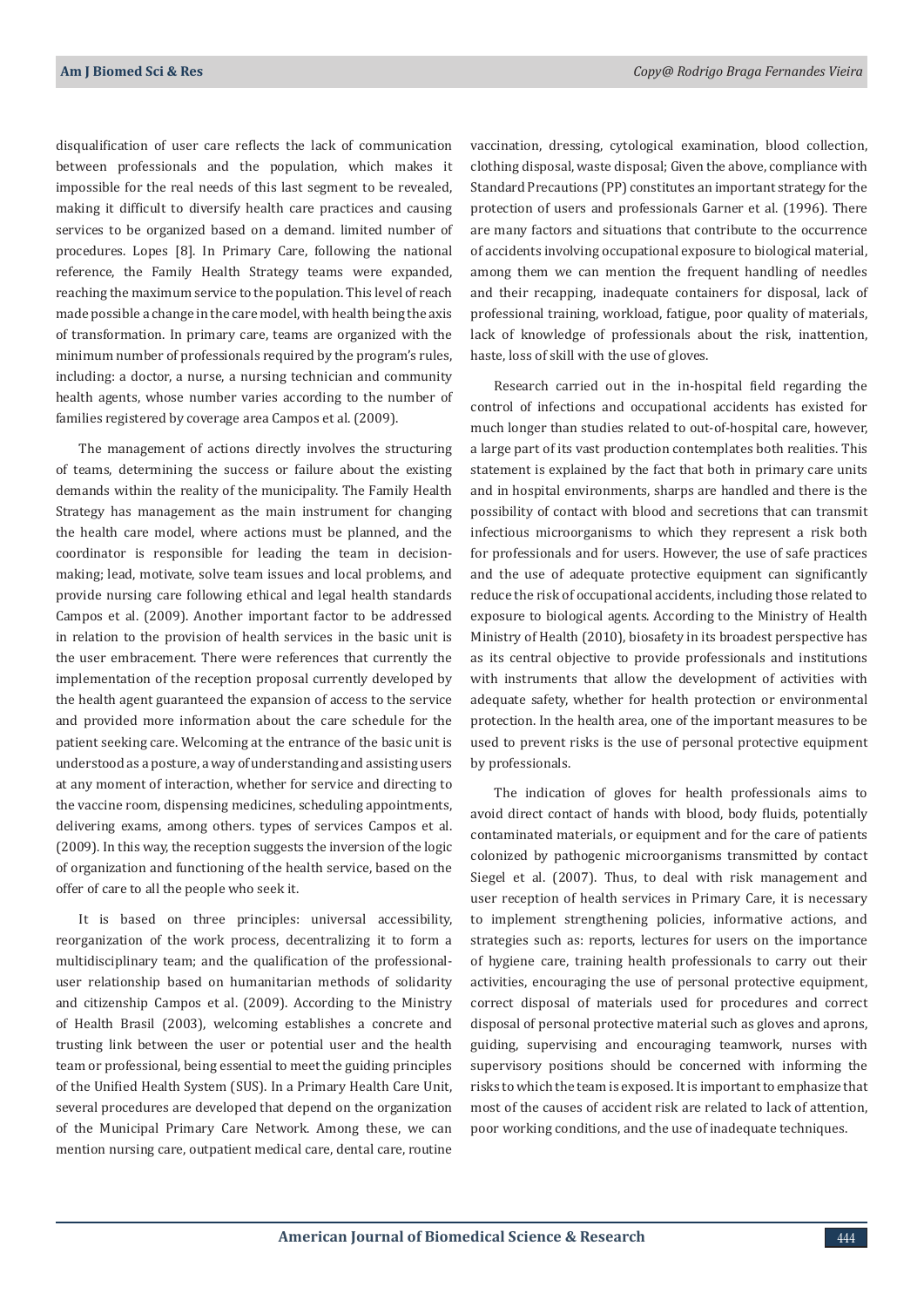Accident risks related to equipment and facilities must be monitored by the person in charge or coordinator of the Basic Unit to avoid possible accidents within the establishment. In the scenario currently experienced, resulting from the pandemic caused by the coronavirus, which affects the population in several aspects, and consequently, requires greater demand for Primary Health Care. Thus, despite being overloaded, the primary sector ranges from prevention to the promotion of care in the face of the pandemic and its consequences. Despite chronic problems in funding, management, provision of professionals and structuring of services, the robust system of Basic Health Units (UBS) has proved to be fundamental in the face of situations experienced in the pandemic. In this sense, Primary Care collaborates through consultations, tests, examinations, provision of supportive drugs, monitoring of vulnerable families, monitoring of suspected and mild cases, among others, as well as assisting in prevention by teaching protective measures, such as use of mask, alcohol, and social distancing. In addition, depression, anxiety crisis, food compulsion, domestic violence, alcoholism, and several other disorders caused by isolation are associated with the various roles performed by the Basic Health Unit helping to face the covid 19.

## **Methodological Procedures**

Retrospective cross-sectional study of a descriptive and quantitative nature, aiming to evaluate, in a Basic Health Unit, the aggregation of value to the organization, through preventive work with the improvement of organizational processes and in the adequate treatment of risks and negative impacts, controlling adverse situations in the Unit Basic Health Unit (UBS), in the year 2021. The management system helps hospitals improve the quality of their performance. Therefore, this study was carried out to provide empirical evidence on the influence of user involvement in the management system development process. Initially, a literature review was carried out, through vast bibliographic research, aiming to obtain information that would contribute to the theoretical formation on the subject. To meet the objectives of the study, field research was carried out at the Basic Health Unit Vereador Valdinar Pereira, in Teresina-Piauí. The research population consisted of the UBS professional staff. The sample consisted of 04 (four) nursing technicians, 03 (three) nurses from the UBS in the afternoon shift and 04 (four) employees from the administrative area of the Basic Health Unit. The data were obtained from the collection of data, through an instrument called a questionnaire that was prepared with the purpose of analysing all the indicators that are related to the research.

The questionnaire consisted of fourteen (14) open and closed questions, being prepared in the Google Forms application, to facilitate the application, in relation to the time and place where the subjects are located, considering the pandemic period. Data collection was carried out in October 2021. For the data treatment strategy obtained with the application of the structured questionnaire, the use of graphics was used to better confirm the quantitative analyses. Data collection was carried out in November 2021. For Ribeiro (2018), Google Forms is a Google application developed for creating forms, disseminating them, sharing them, capturing responses, and analysing results. It is worth mentioning that these forms can be used in the most diverse activities, such as in company internal surveys and external surveys. Thus, the application will be used in this study. The treatment of the data consisted of the way the researcher will aim, approaching the data collected through the research, explaining the reason why the selected method is appropriate for the purpose of the study.

### **Analysis and Discussion of Results**

This chapter will deal with the analysis and discussion of the results, according to the proposed objectives. With the data collected, we observed the results obtained from the sending and application of the questionnaire, with closed questions, which were prepared, applied, and processed using Google Forms, for 11 professionals from the Basic Health Unit Vereador Valdinar Pereira. Usually, the types of risks most considered in the basic health unit are accident and biological risks, considering that the environment receives patients with some type of disease or infection. At the first moment, when the user arrives, it is necessary to intervene by a qualified professional, who will collect the necessary information about the patient, identifying through physical examination what led him to seek care. It is also important to work with the method of health education, providing the necessary advice for maintaining health in addition to avoiding risk situations. This role is the responsibility of the nurse, who is still responsible for managing the unit's human and technological resources Valencie et al. (2010).

Management in a basic health unit needs to be supported by a professional, skilled, attentive to changes in the historical context in which it is inserted and knowledgeable of the human and physical resources available, making the best use of its professional staff, exploring the capabilities of each one. in addition to conscientiously and organized disposal of financial resources, investing in the unit's infrastructure and constantly seeking to improve the service provided. In this way, each professional must be in a constant exercise of adaptation and improvement, in addition to seeking the total integration of the team they make up, aiming at the improvement of their service Backes et al. (2010). In the Basic Health Unit, it is important to highlight the existence of biological and ergonomic risks, and accidents, especially with sharp materials and the possibility of contamination. In this phase of the work, the main graphs will be exposed with the results obtained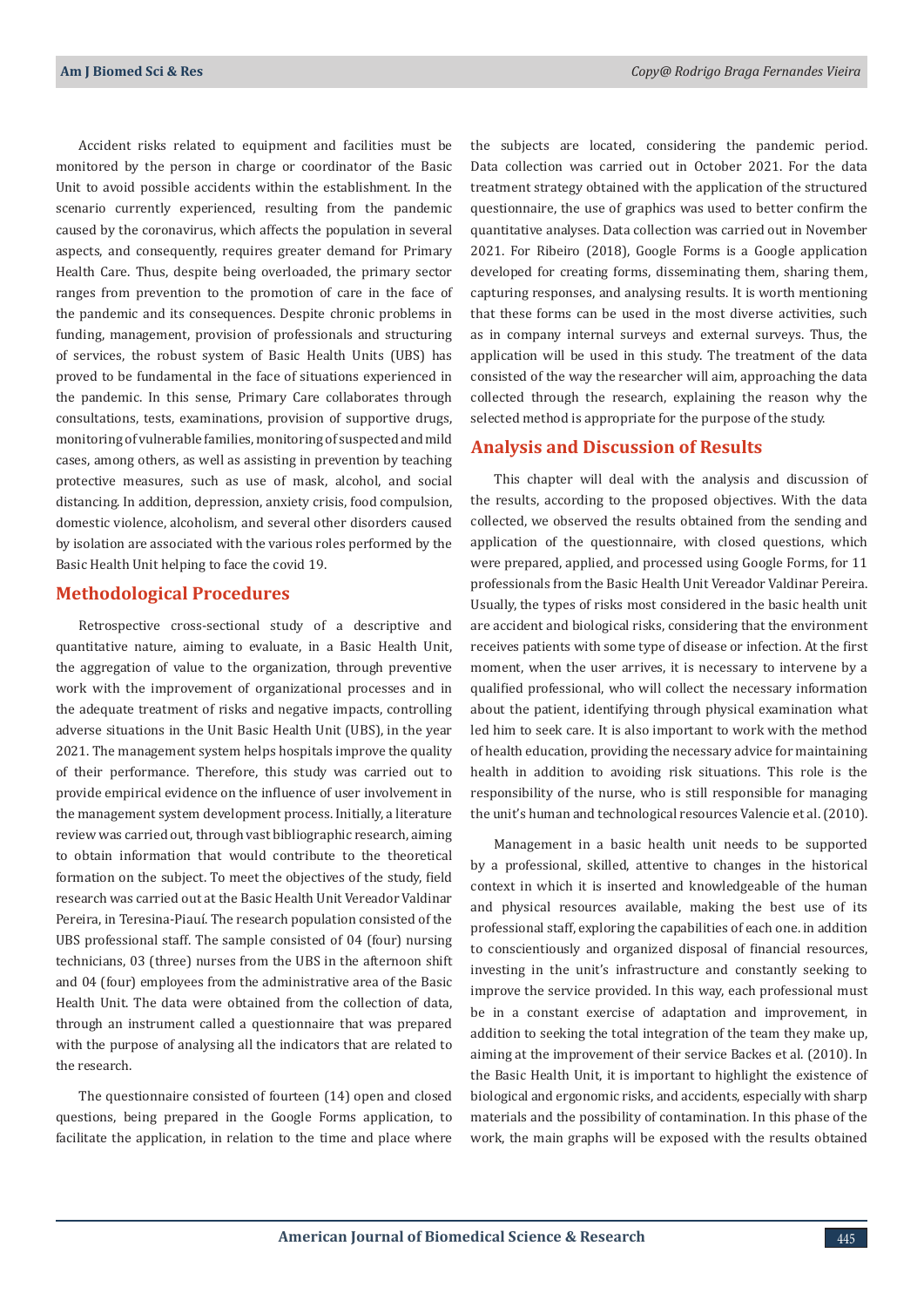in percentages and quantity, from the research carried out with health professionals, as described below: When asked about the implementation of strategies to avoid risk, according to Figure 1, of the employees surveyed, (2) participants showed that the implementation of a strategy to avoid risks is very developed, (3)

showed medium developed, (3) showed little developed and (3) showed not developed. In this way, there was a need to demand the implementation of more strategies and action plans from managers, to prevent risk situations from happening.



Risk activities and management [9-13], as well as any other activity that intends to be systematically integrated into the organization's processes, must be based on an adequate structure. Thus, the need for risk management to be supported by structures and leadership systems, through their managers, has been highlighted. Regarding strengthening policies, training actions for the development and skills and competence of health professionals can be considered, such as conducting online courses, pages made available on the internet with videos, events, workshops, WhatsApp application as the main means of communication, between others. When asked about policies for strengthening and quality in health services, as shown in Figure 2, (28%) of the participants declared it was poorly developed, (27%) of the participants declared that it was medium developed (27%) declared that it was very developed and (18%) of the participants declared to be undeveloped. In view of the results, an intermediate result was noticed between little and very developed since the difference is 1%. In view of this, it is emphasized that the strengthening policy still leaves something to be desired and needs incentives from managers to be developed and better meet the needs in the health sector. Hospital managers need to recognize and identify possible risk situations to establish awareness and prevention actions with the clinical staff and patients. Regarding good safety practices and higher quality of care. The focus of these activities is the continuous improvement of the quality of the health service. It is essential that the processes implemented through safety planning are monitored and once problems are identified, solution measures are taken through safety assessment and improvement cycles Gama et al. (2013). According to surveyed contributors, in relation to good safety practices in the hospital environment, as shown in Figure 3, (4) research participants declared it underdeveloped, (4) declared it to be medium developed, (2) declared it to be very developed and (1) declared it not developed. In view of the results, there is an effort by UBS professionals to provide, according to working conditions, a service with safety and quality aimed at the well-being of the patient.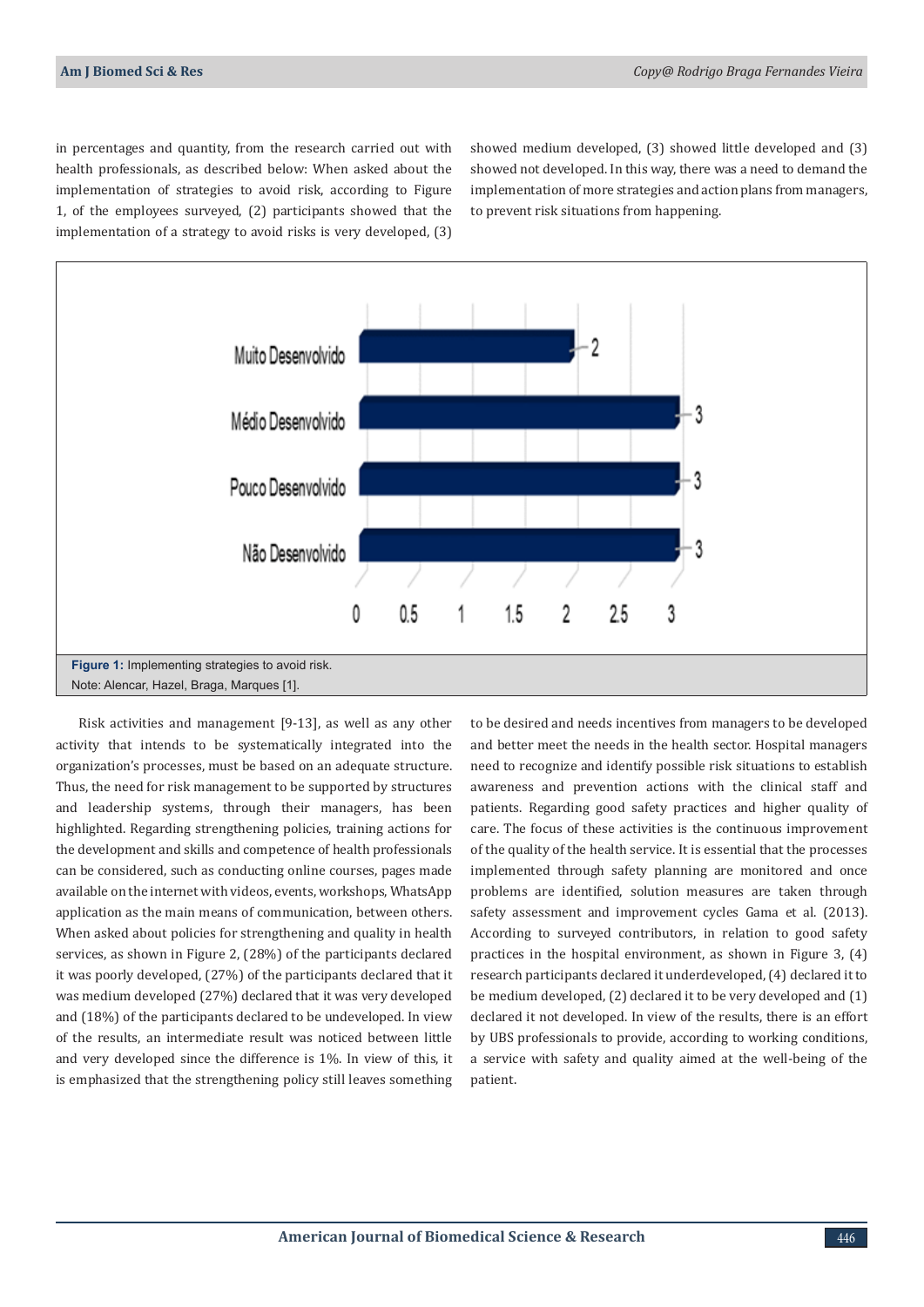

Organization is a basic management activity and serves to group people and structure all organizational resources to achieve predetermined objectives Figueiredo et al. (2016). Considering that they can be basic actions such as planning, meetings with all professionals from the basic unit, lectures. Figure 4 shows actions that can contribute to effectiveness and efficiency in the health service. According to the research participants (1) declared not developed, (4) declared to be little developed, (5) declared to be medium developed and (1) declared to be very developed. Thus, it is possible to note that there is a need for more relevant strategies to achieve greater efficiency. Bearing in mind that in public health

there is still much to improve in relation to various perspectives. Organization is a basic management activity and serves to group people and structure all organizational resources to achieve predetermined objectives Figueiredo, et al. (2016). Considering that they can be basic actions such as planning, meetings with all professionals from the basic unit, lectures. Figure 4 shows actions that can contribute to effectiveness and efficiency in the health service. According to the research participants (1) declared not developed, (4) declared to be little developed, (5) declared to be medium developed and (1) declared to be very developed.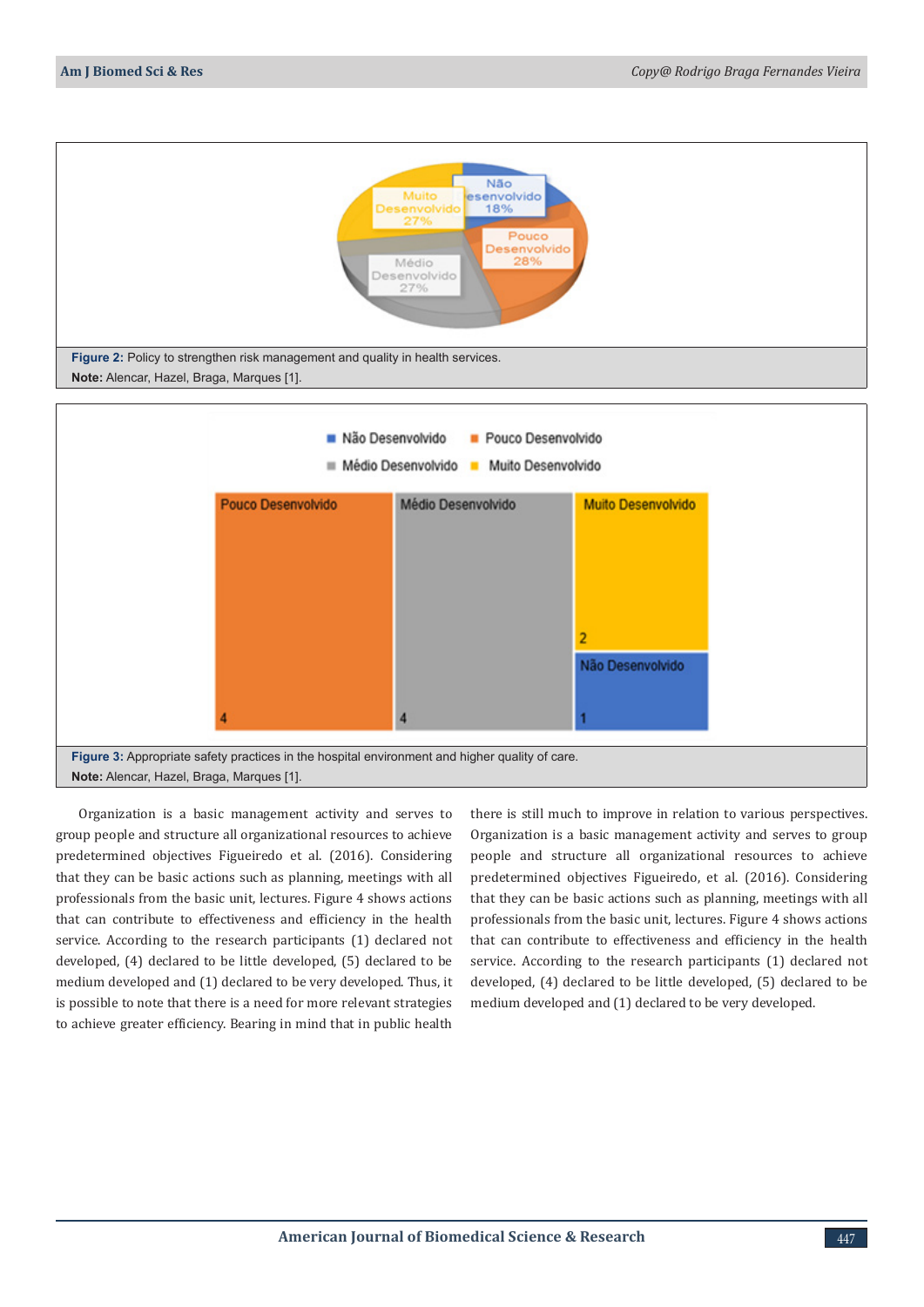

Thus, it is possible to note that there is a need for more relevant strategies to achieve greater efficiency. Bearing in mind that in public health there is still much to improve in relation to various perspectives. The organization and management of health work processes, that is, the way in which professional activities are developed and how the work of a team in primary care is carried out, constitute one of the central axes of the reordering of health care in the SUS Faria et al. (2009). One of the main guidelines of the Ministry of Health today is to exercise public management based on the induction, monitoring and evaluation of processes and measurable results, ensuring access and quality of health care to the entire population. In that regard, diverse efforts have been undertaken to adjust the strategies provided for in the National Primary Care Policy (PNAB)-Ordinance 2488/2011, in the direction of recognizing the quality of Primary Care Services (AB) offered to Brazilian society and encouraging the expansion access and quality in the most diverse contexts existing in the country Brasil, (2012). Accordingly with the employees surveyed in relation to professional interaction and health user, according to Figure 5, (64%) declared medium developed, (27%) very developed, (9%) poorly developed and (0%) declared not developed. In view of the results, it is possible to verify a relevant interest and evolution about the sum of efforts and competence by UBS professionals to promote interaction, attention, and care to promote good relationships and care for the population. Health care planning is an instrument for the management and organization of Primary Care and specialized

outpatient care in health care networks Conass (2018). The public policy includes as an objective the process of strengthening primary care, reorganizing the work process in basic health units, expanding, qualifying, and humanizing care in basic health units. In relation to public policies, according to Figure 6, (1) participant declared, not developed, (1) little developed, (6) declared medium developed, (3) declared very developed. In view of the results, it is understood that the knowledge of public policies still must be widely disseminated to reach a greater number of professionals who make up the bodies that promote health.

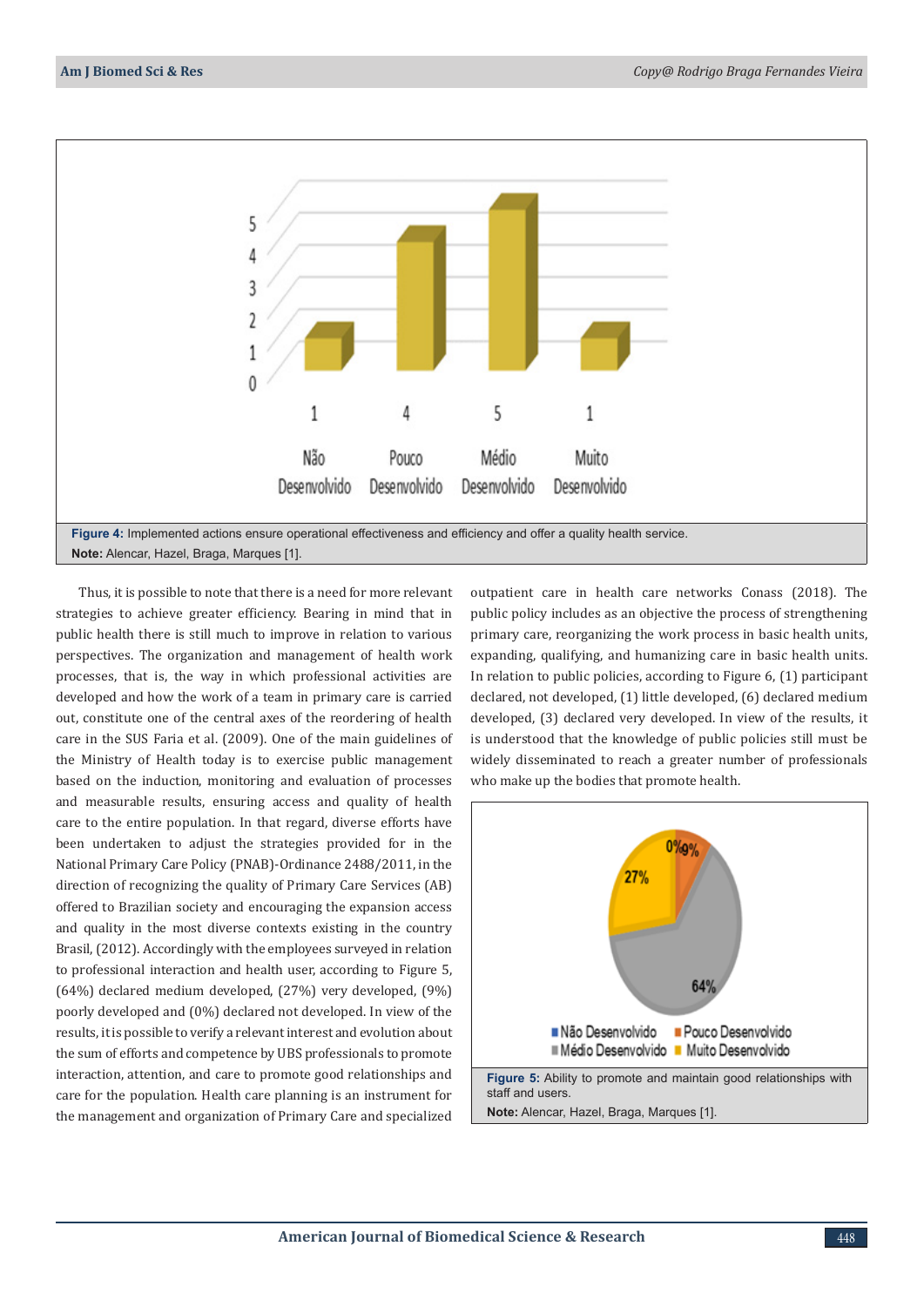

## **Final Considerations**

The present work sought to know the mechanisms adopted in risk management and operational processes through preventive work and adequate treatment in the face of impacts in the control of adverse situations, aiming at improving the quality of care for patients/users of the Vereador Valdinar Basic Health Unit. Pereira, in Teresina-PI. Considering the study carried out, it is understood that risk management is a fundamental action to promote the control of adverse situations and thus provide health care efficiently. Considering all the theoretical survey, as well as the field research, it was possible to observe that the strategy of welcoming patients is a positive factor to promote care with resolute assistance. In view of the results, it was also verified that there is a great effort by the managers and teams of the family health program that make up the basic health unit, in promoting expansion and qualification strategies to favor resolution in the work process.

It was also observed that, in general, in the stage of risk reduction, strengthening policies and good safety practices in the hospital environment, that health teams focus their actions on the perspective of health promotion and stimulation of effective public policies in the field of health and a relevant effort to develop care with actions aimed at carrying out risk prevention and health promotion activities to promote the control of adverse situations and thus provide health care efficiently. With the accomplishment of this work, it was concluded that the best way to provide risk management and quality care to health users is to invest in actions, planning and public policies that aim to value professionals and health users.

#### **References**

- 1. [Cedraz Rayane Oliveira, Cristiane Helena G, Fuentes P](https://www.scielo.br/j/ean/a/cSfZ9h59ynwyQmgjkQwQL8t/?lang=en)érez EJ, Helena Ferraz G, Ronilson Gonç[alves R, et al. \(2018\) Risk management in a](https://www.scielo.br/j/ean/a/cSfZ9h59ynwyQmgjkQwQL8t/?lang=en) [hospital environment: incidence and risk factors associated with falls](https://www.scielo.br/j/ean/a/cSfZ9h59ynwyQmgjkQwQL8t/?lang=en) [and pressure injuries in a clinical unit. Anna Nery School 22\(1\).](https://www.scielo.br/j/ean/a/cSfZ9h59ynwyQmgjkQwQL8t/?lang=en)
- 2. Da Silva Dcs (2015) Risk Management: The importance of a culture of quality and patient safety in health systems. Course Completion Work.
- 3. Grabois, Victor (2011) Care management. Gondim R, Grabois V, Mendes Junior WV, organizers. Qualification of SUS managers. 2<sup>nd</sup> (Edn) pp.153-190.
- 4. Machado, Bruna Da Silva (2014) Prevention of nosocomial infection: knowledge and practices of nurses in the intensive care environment of a university hospital. Course Completion Work.
- 5. Oliveira, Roberta Meneses (2014) Strategies to promote patient safety: from risk identification to evidence-based practices. Anna Nery School 18(1): 122-129.
- 6. Oliveira W (2014) What is risk management? Purposes and concept.
- 7. Marra Vn, Sette Ml (2016) World Health Organization Patient Safety Curriculum Guide: Multi professional Edn. Rio de Janeiro: Autography.
- 8. Lopes, Adriana Santos (2015) Welcoming in Primary Health Care: reciprocity relations between workers and users. Health in Debate 39: 114-123.
- 9. [Arena Marika, Arnaboldi Michela, Azzone Giovanni \(2011\) Is enterprise](https://www.tandfonline.com/doi/abs/10.1080/13669877.2011.571775) [risk management real? Journal of Risk Research 14\(7\): 779-797.](https://www.tandfonline.com/doi/abs/10.1080/13669877.2011.571775)